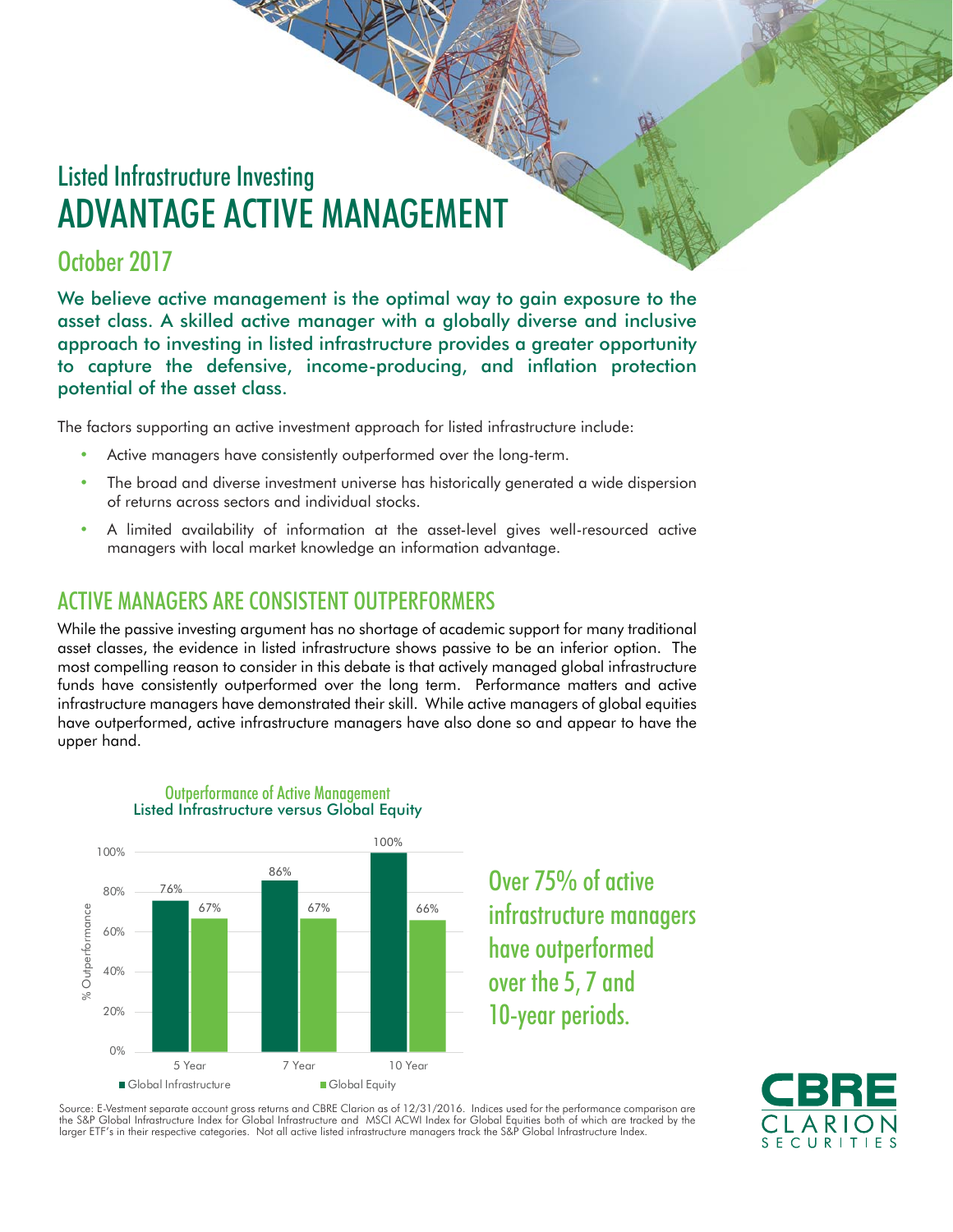# A WIDE DISPERSION OF RETURNS CREATES OPPORTUNITIES FOR ACTIVE MANAGEMENT

The global universe of listed infrastructure includes a broad set of industry sectors and companies that have common investment benefits driven by their steady cash flows. However, the range of total return outcomes across sectors is influenced by the prioritization of investment activity, the level of economic sensitivity, and market regulation differences.

#### Investment Opportunities

The need for asset investment across sectors is driven by the ongoing need for safety and reliability, which alters current and future cash flows and varies by geography, asset type and age. For example, current political and regulatory trends in most developed markets are driving increased investment in Renewable Energy and related transmission assets, benefiting companies with opportunities to invest in those areas. Absent investment activity, infrastructure assets typically grow with inflation.

#### Economic Conditions

Although infrastructure assets are typically less sensitive to the economic cycle due to the essential functions they provide, the extent of their economic sensitivity varies widely among sectors. Water distribution infrastructure is an essential service and has the least amount of demand sensitivity. Airports are also critical infrastructure that faces limited competition, but their use will be more sensitive to GDP, business activity, consumer purchases and tourism among other factors.

#### Regulatory Regimes and Trends

The variation among sectors is also influenced by the level of regulation and how it impacts the operation and cash flow potential of the asset. Common types of regulation span financial, safety and environmental concerns. Even within the same sector, such as Regulated Electric Utilities, regulation varies by geography, even varying by State within the U.S. Regulation influences the returns on existing assets as well as the returns and potential for new investment opportunities, which impact cash flows.

Within sectors, there is also significant dispersion of returns as each security owns a unique set of assets that are valued based on their specific market exposure, tenant/counterparty risk, regulatory framework, competitive forces, stability of underlying cash flows and investment growth potential. In addition, each company has its own management team making capital structure and capital allocation decisions that impact the future dividend and cash flow potential of the company.

An active manager's ability to outperform requires both sector-specific expertise as well as a view of the differences in the drivers of total return between sectors. Active managers also understand the asset-level exposure of each company, which can have a significant impact on their return and risk profile, even within the same sector.

#### Wide Dispersion of Returns Across Sectors and Companies Provides Opportunity to Add Value Range of Total Return Outcomes Highest/Lowest



Index data prior to 2015 is represented by UBS Global Infrastructure & Utilities 50/50 Index; 2015 data is represented by UBS Global Infrastructure & Utilities 50/50 Index; beginning March 1, 2015, FTSE Global Core Infrastructure 50/50 Index – net of withholding tax as of 12/31/2016 in USD. Data represent annual returns for sectors defined by CBRE Clarion, based on constituents of the FTSE Global Core Infrastructure 50/50 Index and Alerian MLP Index. An index is unmanaged and not available for direct investment.

#### By Stock within Selected Sectors



Source: Factset, FTSE Global Core Infrastructure 50/50 Index as of 12/31/2016 in local currency. Performance is based on calendar year 2016 return. An index is unmanaged and not available for direct investment.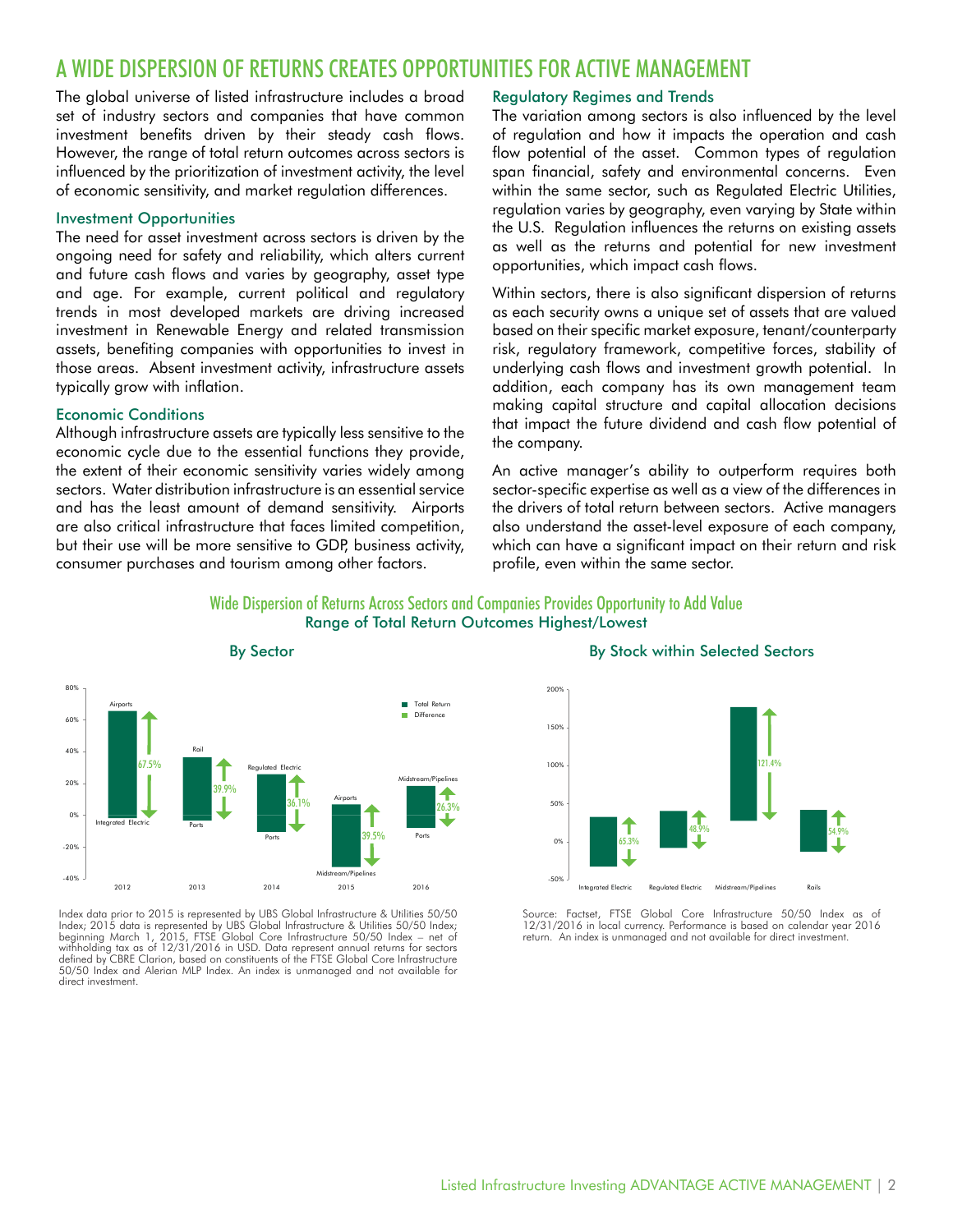# ACTIVE MANAGERS' INFORMATION ADVANTAGE

Active managers have greater potential to gain an information advantage in the listed infrastructure asset class. We believe a primary reason for the ability of active managers to outperform is the asymmetry of information found in the listed infrastructure market and the focus of investors on equity factors rather than infrastructure factors.

Private market data is not widely available, providing managers with dedicated resources and on-the-ground knowledge with an advantage. There is limited sell-side coverage of listed infrastructure as an asset class, with most analysts covering "industry sectors" like Industrial stocks (includes railroad transportation companies) or Telecommunications stocks (includes tower communication companies). The comparison therefore of infrastructure assets is not based on their qualities as infrastructure, but on their qualities relative to other equities.

"A primary reason for the ability of active managers to outperform is the asymmetry of information found in the listed infrastructure market"

# PASSIVE INVESTORS BEWARE

Investors taking a passive approach should be aware of the unintended active decision of selecting an index. The active decision for passive investors is an outgrowth of a lack of uniformity across indexes and the exchange-traded funds that track them. In our view, each index captures only a portion of the investment universe and is not representative of the whole.

Given the lack of uniformity, the challenge for a passive investor with a long-term view is to understand the performance impact of the industry concentration, sector exclusion or company exclusion for each index over a market cycle.

The potential large difference between the top performing index and the bottom performing index represents a significant challenge in their passive decision process, which may more than offset the lower cost benefit.

# NOT ALL ACTIVE MANAGERS ARE CREATED EQUAL

Infrastructure is a highly-specialized asset class. Each sector has its own unique set of investment characteristics and risks. Active managers can efficiently reallocate the portfolio to potentially capture the opportunity associated with catalysts like increased capital investment or avoid the risks associated with changes in market regulation or interest rates.

A successful investment approach to listed infrastructure starts with the analysis of a broad and inclusive investment universe, unconstrained by index bias. We believe CBRE Clarion's inclusive approach combined with a high-conviction and risk-conscious investment process, enhances our ability to generate outperformance while capturing the stability, income, and growth potential of the asset class.